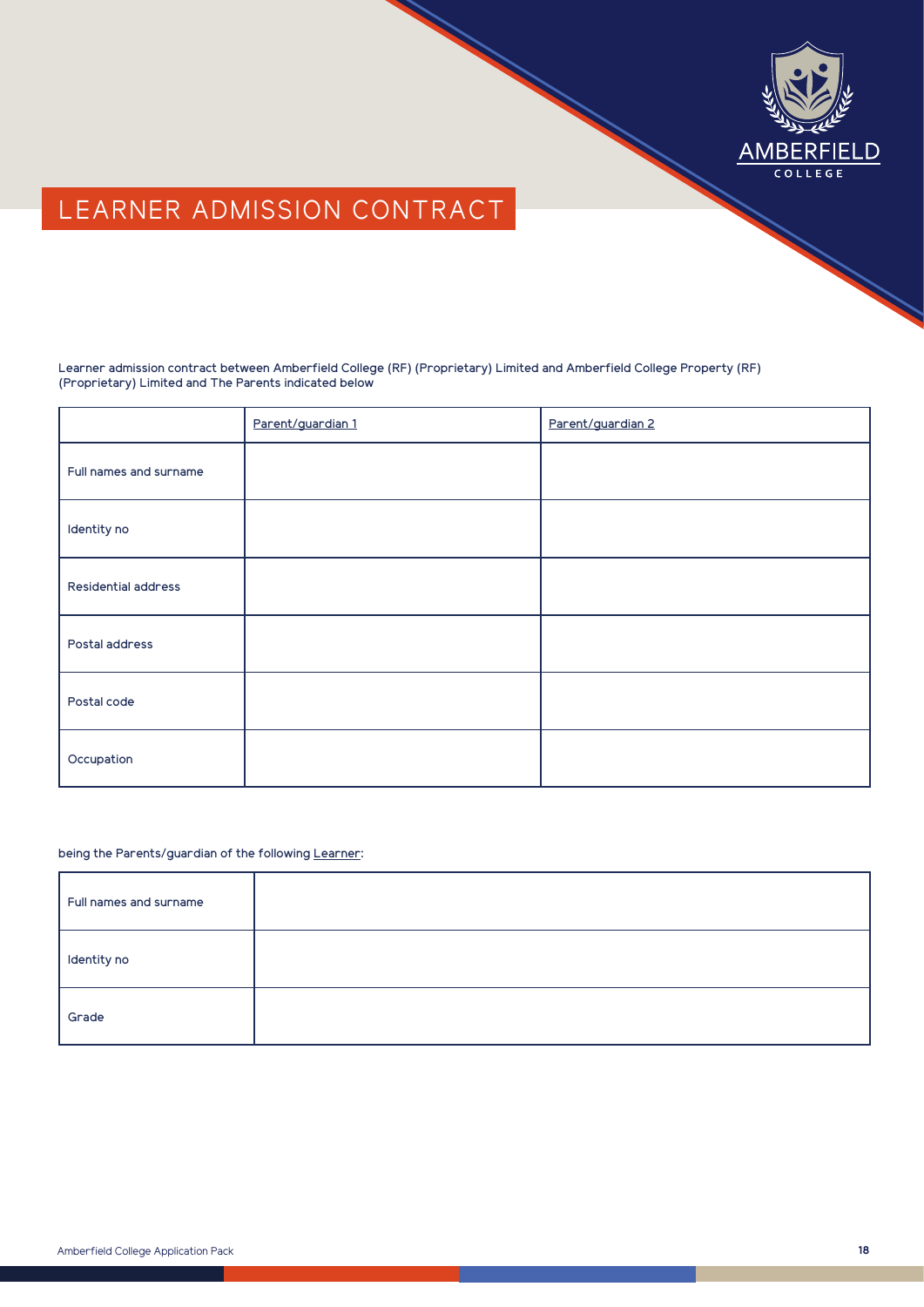#### IMPORTANT NOTICE TO PARENT/GUARDIAN

This Contract includes clauses that appear in **bold** text. These clauses may limit the risk or liability of the School Providers and/or others and/or create risk or liability for the Parents and/or require the Parents to indemnify the School Providers and/or others and/or serve as an acknowledgement by the Parents of a fact and/or place certain particular obligations on the Parents and/or the Learners. The Parents' attention is drawn to these clauses because they are particularly important and should be carefully read and noted.

The rights that Parents have under this Contract are in addition to and in no way affect the statutory rights and remedies the Parents have under consumer protection (or any other) law. If this Contract is in conflict with consumer protection (or any other) law, the Parents' statutory consumer protection (or other statutory) rights prevail. Nothing in this Contract is intended to or must be understood to unlawfully restrict, limit, or avoid any rights or obligations created in favour of the Parents, the Learners, or the School Providers in terms of the Consumer Protection Act (or any other law).

Various defined terms are used in this Contract. Where terms are used, the first letter(s) in the word(s) will be in a capital letter(s). In order to understand such defined terms, Parents must please refer to clause 1 below of this Contract where they will find the meanings of the defined terms.

#### 1. INTERPRETATION

- 1.1 Unless it is clear from the relevant provision that a different meaning is intended, the following terms will have the meanings given to them below –
- 1.1.1 "**Admission Application Form**" means the standard admission application form in relation to the School provided to and completed and signed by the Parents;
- 1.1.2 "**Consumer Protection Act**" means the Consumer Protection Act No. 68 of 2008 and all its regulations, and as amended from time to time;
- 1.1.3 Form; "**Contract**" means this document including and read together with the Admission Application
- 1.1.4 "**Default Interest**" has the meaning specified in clause 3.13.1
- 1.1.5 "**Deposit**" means the deposit, if any, referred to in the Admission Application Form;
- 1.1.6 "**Education Provider**" means Amberfield College (RF) NPC, registration number 2017/161695/07 a limited liability private company duly incorporated in the Republic of South Africa;
- 1.1.7 "**Education Services**" means the education and extramural activities offered by the School from time-to-time and which are provided by the Education Provider to Learners admitted as learners at the School;
- 1.1.8 **"Facilities Provider**" means Edpro Investments (RF) Propriety Limited, registration number 2017/161695/07 a limited liability private company duly incorporated in the Republic of South Africa;
- 1.1.9 "**Fees**" means, as applicable, the registration fee, if any, referred to in the Admission Application Form, being a once-off fee payable by the Parents in respect of each new Learner and/or the annual admission fee, if any, being a fee payable by the Parents in respect of each existing Learner, which fees are payable in addition to any School Fees;
- 1.1.10 "**Learner**" means any child admitted as a learner at the School following application for such admission by the Parents in terms of an Admission Application Form;
- 1.1.11 "**Overdue Amount**" has the meaning specified in clause 3.13;
- 1.1.12 "**Parents**" means each of the persons who are shown in the Admission Application Form as the parents and/or guardians of each Learner referred to in such Admission Application Form and who sign this Contract as the "Parents" (in many instances both Parents and/or guardians will sign this Contract, but in the event that only one Parent or guardian signs this Contract, any reference to "Parents" shall instead be a reference to and be read as a "Parent" or a "guardian");
- 1.1.13 "**Parties**" means the parties to this Contract, being the Parents and the School Providers;
- 1.1.14 "**School**" means the school operating from the physical address referred to in the Admission Application Form under the name " Amberfield College", or such different name given to the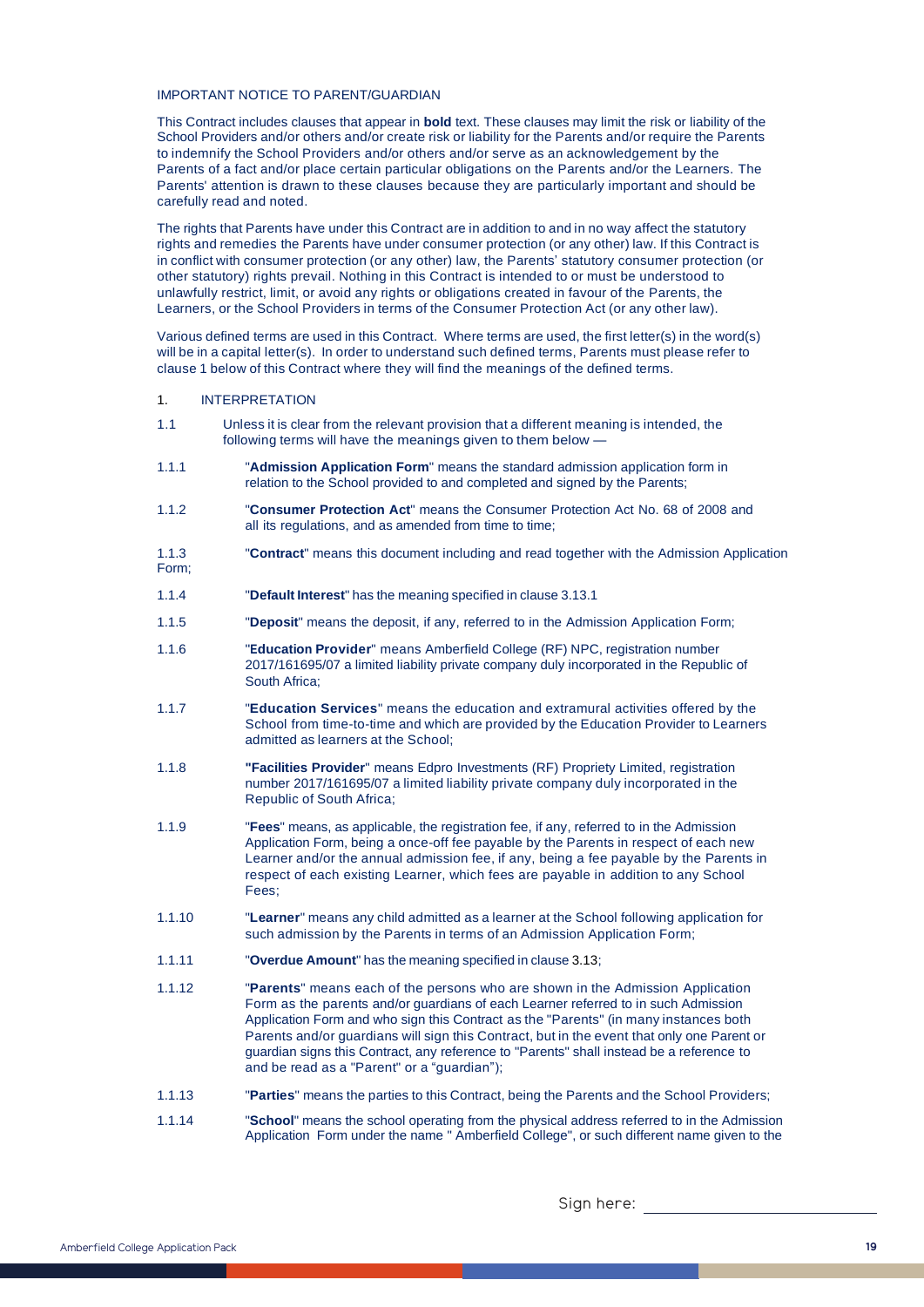School from time to time:

- 1.1.15 "**School Facilities**" means all the facilities at the School which the Facilities Provider has agreed to make available so as to enable the Education Provider to provide the Education Services, including all buildings, school fields, furniture, furnishings and equipment;
- 1.1.16 "**School Fees**" means the annual amount payable or paid, as the case may be, by the Parents in return for the Education Services to be provided by the Education Provider and the School Facilities to be provided by the Facilities Provider, such School Fees –
- 1.1.16.1 being the amount in respect of each such Learner referred to in the Admission Application Form or such different amount from time to time determined in accordance with the provisions of this Contract (and the School Fees shall escalate annually, as notified by the School Providers to the Parents),
- 1.1.16.2 being shared between the Education Provider (for providing the Education Services) and the Facilities Provider (for providing the School Facilities) as they may determine,

but does not include any amounts and costs payable by Parents in relation to school uniforms and/or stationery purchased from the School or in respect of School trips and outings or such similar costs (which will be amounts in addition to the School Fees payable by the Parents on notification from the School, as provided for in clause 3);

- 1.1.17 "**School Providers**" means the Education Provider and the Facilities Provider;
- 1.1.18 "**Schools Act**" means the South African Schools Act, No. 84 of 1996, as amended;
- 1.1.19 "**School Head**" means the principal or, where applicable, the Executive manager or College Director of the School from time to time, he or she being the individual responsible for ensuring the provision by the Education Provider of the Education Services on a day-to-day basis, and includes, with reference to any particular Education Service any person to whom the School Head has delegated his or her functions in respect of such service;
- 1.1.20 "**School Hours**" means those times (of which Parents will be made aware from time to time) during which the Education Provider will make available the Education Services at the School;
- 1.1.21 "**School Premises**" means the grounds and property (including buildings) provided by the Facilities Provider and on or from which the Education Services will be provided to Learners, and in respect of which the access of the general public will be appropriately limited having due regard to the fact that a school will be operating on and from the School Premises;
- 1.1.22 "**School Rules**" means the school rules and codes of conduct adopted from time to time governing the conduct and behaviour of Parents and/or Learners in relation to the School and in relation to other Learners and Parents (including the disciplinary code in relation to Learners);
- 1.1.23 "**School Term**" means each term of the School as notified by the School to the Parents from t time to time.

## 2. SCHOOL STRUCTURE

- 2.1 The Parents acknowledge that they are aware that —
- 2.1.1 the School is made up of: the School Facilities, which are made available by the Facilities Provider; and the Education Services, which are made available by the Education Provider through its teaching staff and other employees;
- 2.1.2 the School Fees payable by the Parents in terms of this Contract are made up of the Facility Fees (being due to the Facilities Provider in return for the Facilities Provider making available the School Facilities and the Education Fees (being due to the Education Provider in return for the Education Provider providing the Education Services); and
- 2.1.3 the School Providers have appointed a manager to run their respective affairs and businesses, including in relation to the School.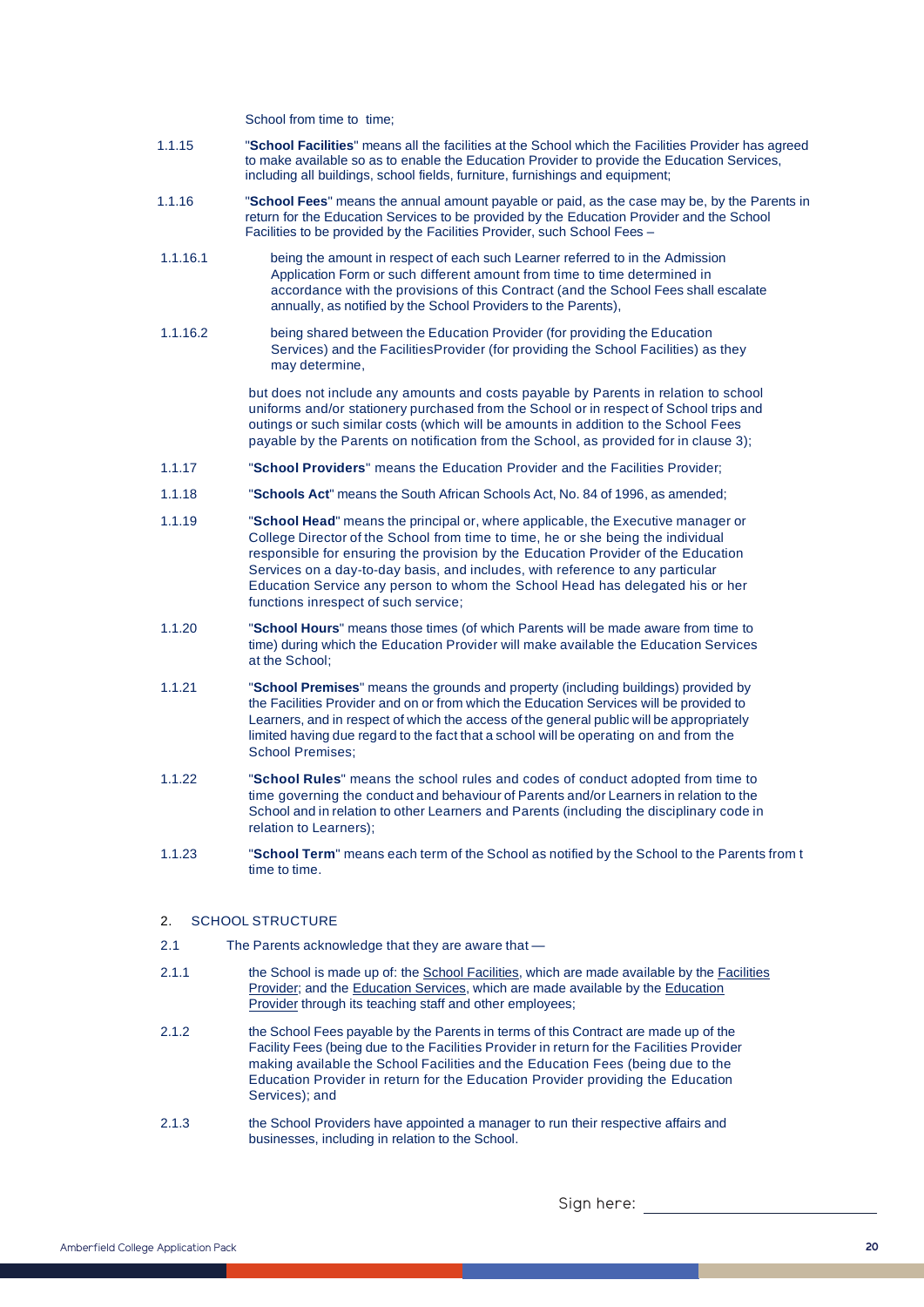- 2.2 The Parents agree that -
- 2.2.1 any rights which they have in respect of the provision of the Education Services in respect of each Learner are rights against the Education Provider only and not against the Facilities Provider;
- 2.2.2 any rights which they have in respect of the School Facilities being made available for the benefit of each Learner are rights against the Facilities Provider only and not against the Education Provider;
- 2.2.3 the Facilities Provider and the Education Provider will always be entitled to appoint a manager to run their respective affairs and businesses, including in relation to the School; and
- 2.2.4 if they have any queries, concerns and/or complaints relating to the School and/or each Learner's involvement in the School and/or any matter arising out of this Contract, such queries, concerns and/or complaints must be raised with the School Head. Contact details for the School Head will be available at the School office.
- 2.3 The Facilities Provider will reasonably maintain, service and repair the School Facilities from time to time, to the extent that such facilities require maintenance, servicing and repairing.
- 2.4 The Education Provider will provide the Parents with the bank account details of the bank account into which all payments must, from time to time, be made by the Parents in respect of amounts which they have to pay in terms of this Contract.
- 2.5 For so long as a Learner is admitted as a learner at the School, the Education Provider will provide the relevant Education Services to each Learner and in doing so will exercise at least that degree of skill and care as is generally exercised at schools which are similar to the School.
- 2.6 The obligation of the Education Provider, as referred to in clause 2.5 will apply during (a) School Hours, and (b) at all other times during which such Learner is required by the Education Provider to be on the School Premises, and (c) at all other times during which the Learner is involved in any organised School activities.
- 2.7 The Education Provider will monitor each Learner's progress and on a regular basis generate and, subject to clause 3.13.5, send to the Parents progress report cards, and where there is any concern about a Learner's progress, the Education Provider will arrange for a meeting with the Parents to discuss such concern and ways of dealing with the concern.
- 2.8 **Neither the School Head nor the Education Provider will have any obligation to diagnose any physical, mental, or emotional condition that may cause any obstacle to, or difficulty in, or restriction on a Learner's ability as a learner. Should a diagnosis be required, the Education Provider will arrange for an appropriate assessment at the request and expense of the Parents. The Education Provider may terminate a Learner's registration if the Learner has special needs which the Education Provider cannot cater for (after being duly assessed – at the cost of the Parent) if the school recognises a need for this kind of assessment.**

### 3. SCHOOL FEES AND PAYMENT

- 3.1 The School Fees are made up of two components, being the Education Fees component, to which the Education Provider is and will be entitled for providing the Education Services and the Facility Fees component, to which the Facilities Provider is and will be entitled for making the School Facilities available. On admission Parents will become liable for the School Fees of a full year (which can be paid in monthly instalments).
- 3.2 At the commencement of this Contract, the School Fees for each Learner are as set out in the Admission Application Form and are payable by the date(s) and in the manner and at the place described in such Admission Application Form. School Fees shall escalate at least annually for the coming year as notified by the School Provider to Parents during the last School Term of the year or as notified at any other time by the School Provider to Parents as provided for in clause 3.9. Parents are responsible to verify the School Fees for each year and regardless of whether they receive the notice will still be liable for the new School Fees.
- 3.3 If the Admission Application Form provides for alternative payment periods in respect of School Fees and the Parents have selected a particular period and thereafter wish to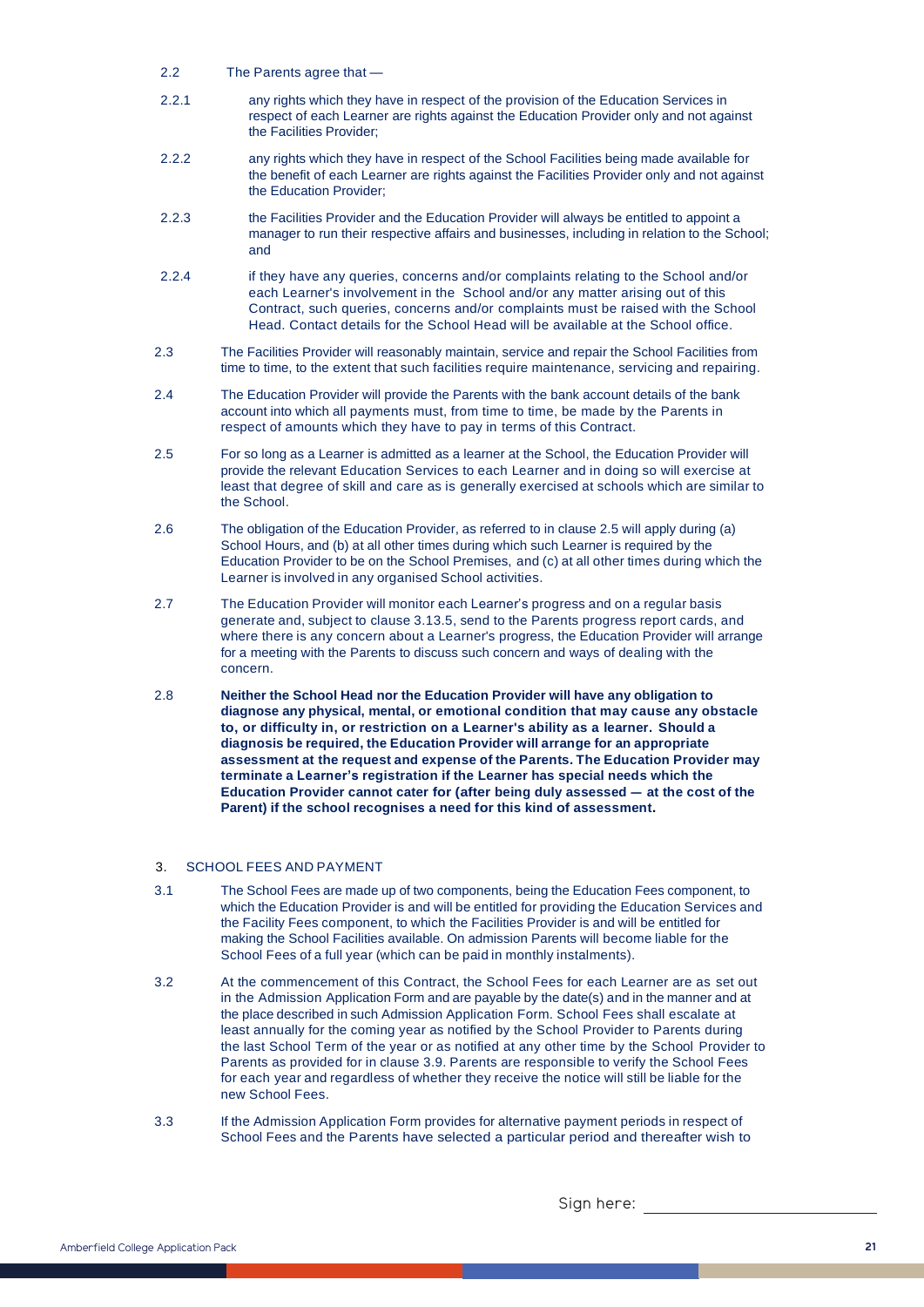change to another payment period (as provided for in the Admission Application Form), they must apply through the School office to the School Providers for such change to be effected. Such proposed change will not become effective until notice of acceptance of such change is given to the Parents by or on behalf of the School Providers.

- 3.4 In the event that the School Fees are payable in instalments and the Parents fail to pay any instalment on the due date:
- 3.4.1 the balance of the instalments, as well as any other amounts owed to the Education Provider and/or to the Facilities Provider in terms of this Contract, will automatically become immediately due and payable without any need for a notice to be given by or on behalf of the Education Provider and/or the Facilities Provider for this purpose; or
- 3.4.2 the School Providers give them time to make such payment, the giving of such time is not to be regarded as a waiver (giving up) by the School Providers of their rights to insist that all amounts owing be paid immediately or regarded as an agreement that the payment dates for the remaining instalments have in any way been extended; and
- 3.4.3 the School Providers do not have any obligation to extend any payment date but are entitled to do so at their discretion.
- 3.5 The School Providers have the right to change the amount of the School Fees and/or the payment obligations of the Parents in respect of the School Fees on written notice to the Parents. Such notice will provide a physical address and/or email address to which the Parents may respond if the proposed change(s) are not acceptable to the Parents in respect of a Learner. The Parent's response must be delivered to the School Providers within 10 (Ten) days of the date of the notice of such intended change(s). If the Parent do not deliver such notice within the 10 (Ten) day period, it will be regarded that the Parents have accepted the proposed change(s).
- 3.6 If the Parents have notified the School Providers in terms of clause 3.5 that they do not accept the proposed change(s) with respect to a Learner, such Learner's admission to the School will cease with effect from the last day of the School Term preceding the School Term in which such proposed change(s) are to be implemented. For example, if the proposed change(s) are to be implemented in the Third School Term of a particular School year, the Learner will cease to be a Learner at the School at the end of the second School Term. For the sake of avoiding uncertainty, the Parents will remain liable for the payment of any School Fees or any other amounts owing by the Parents in terms of this Contract until the last date on which such Learner is admitted to the School.
- 3.7 The Parents will not be entitled to any reduction or refund in respect of School Fees for any period that a Learner is under suspension
- 3.8 The Learner will be provided with textbooks (new or used) for use for the year. The textbooks remain the property of the School Providers and the Parents will be held liable for the cost of replacement of any textbooks not returned or for textbooks damaged.
- 3.9 The School Providers may from time to time notify the Parents of other fees which relate to specific activities or events which may be recurring or once off, by giving at least 7 (seven) days advance notice to that effect to the Parents. The notice will stipulate exactly which activities or events the other fees requested relate to
- 3.10 **The Parents may elect, in their discretion, to pay such other fees in the manner and within the time period stipulated in the abovementioned notice. All such activities are part of the education of the Learner and are therefore compulsory unless otherwise stated in the abovementioned notice. The Learner will only be permitted to participate in the relevant activity or event if such other fees have been paid timeously**
- 3.11 If the Admission Application Form provides for the payment of a Deposit by the Parents in respect of a Learner, the Parents hereby agree to pay such Deposit by the date(s) and in the manner and at the places described in such Admission Application Form.
- **3.12 Where there is more than one Parent, the liabilities or obligations of the Parents under this Contract will be joint and several. This means that the School Providers will be entitled to look to all or either one of the Parents for the enforcement of its rights and that no Parent will be entitled to resist any claim on the grounds that it is liable or responsible for only a limited share of such claim.**
- **3.13 The Parents understand and agree that their failure to timeously and fully pay any School Fees and/or any other amounts due by them in terms of this Contract (hereafter referred to as**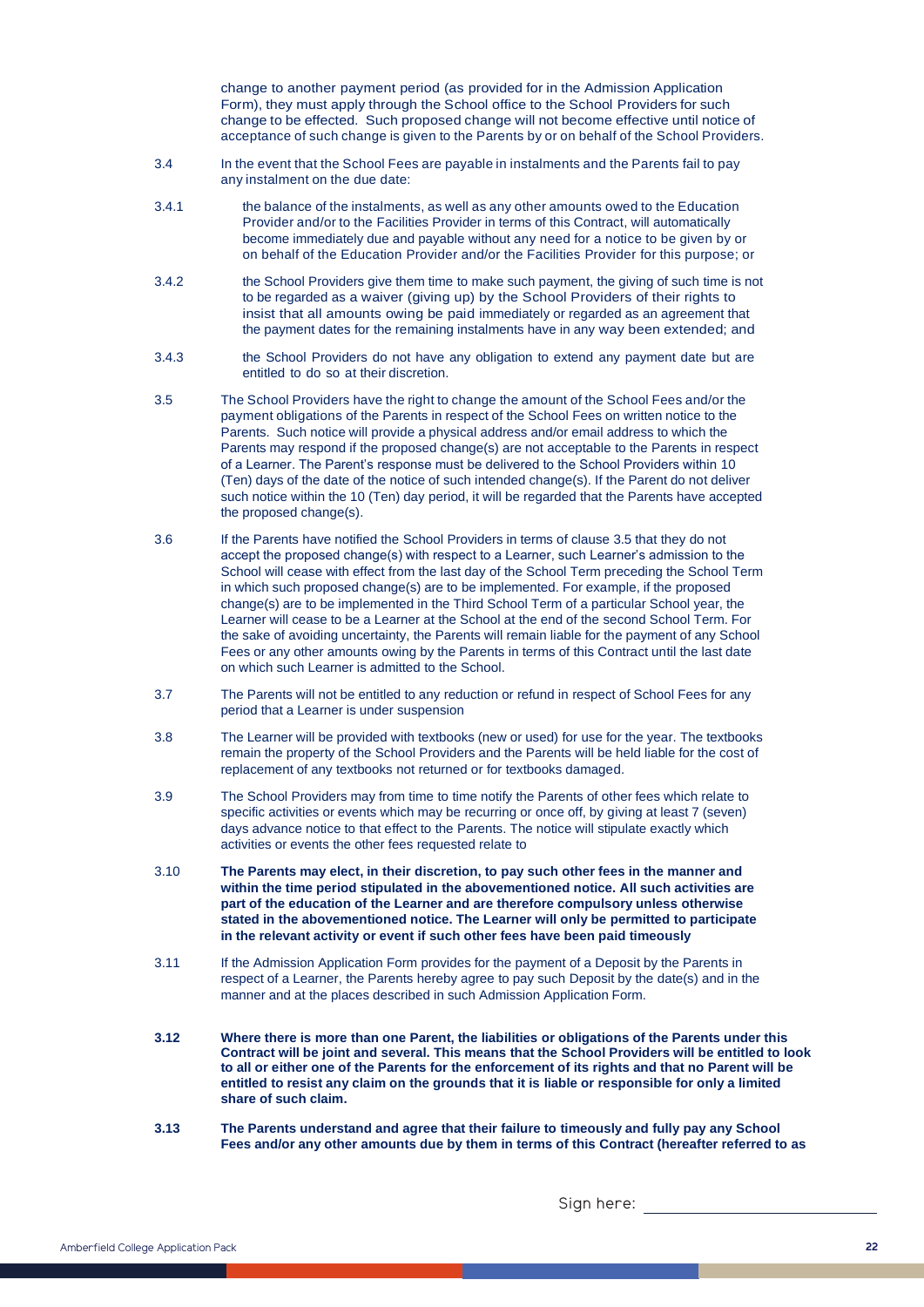**the "Overdue Amount") is a material breach by them of this Contract, and without prejudice to any other rights or remedies of the School Providers arising out of or as a result of such a breach by the Parents (whether in law or as may be provided for in this Contract or otherwise), the School Providers shall be entitled –**

- **3.13.1 to charge interest ("Default Interest") at a rate equal to 1 (one) percentage point above the published prime overdraft rate of Nedbank Limited from time-to-time (or if a lower maximum rate is prescribed by law in respect of that amount, then at that lower maximum rate ("Lower Interest") on the Overdue Amount from its due date for payment until its date of actual payment; and/or**
- **3.13.2 to charge a late payment fee in respect of each and every payment received after the due date (as indicated in the Admission Application Form); and a fee for payments that cannot be allocated to a Parent's account due to the use of an incorrect reference number; and/or**
- **3.13.3 to institute legal steps or legal proceedings against the Parents to recover the Overdue Amount plus any Default Interest or Lower Interest and to recover from the Parents all the legal costs incurred by them, on an attorney and own client scale, including collection costs, to the maximum extent permitted by law, in taking any such legal steps or instituting any such legal proceedings; and/or**
- **3.13.4 to use the Deposit for the purpose of settling the Overdue Amount plus any Default Interest or Lower Interest, provided that if the Deposit is insufficient to discharge the Overdue Amount in full, the full amount of the Deposit may then be utilised by the School Providers and the amount remaining of the Overdue Amount that could not be discharged by the Deposit will still be owing by the Parents; and/or**
- **3.13.5 unless provided differently by court order or legislation, to withhold any progress reports or cards, transfer cards or any other results relating to a Learner's performance in any respect until such time as the Overdue Amount plus any Default Interest or Lower Interest has been paid in full; and/or**
- **3.13.6 unless provided differently by court order or legislation, to suspend such Learner's attendance at the School until such time as the Overdue Amount plus any Default Interest or Lower Interest has been paid in full; and/or**
- **3.13.7 unless provided differently by court order or legislation (including the Schools Act), to terminate the admission of the Learner as a learner at the School by giving written notice to that effect to the Parents and such termination shall be effective from the end of the School Term in which such notice has been given, provided that if this Contract is so terminated, the Parents will after the conclusion of that School Term be provided with any progress reports or cards, transfer cards or any other results relating to a Learner's performance.**

### **4. CONDITIONS OF ADMISSION**

- **4.1 Even though an Admission Application Form has been completed and signed by the Parents, and signed by or on behalf of the School Providers, and even though this Contract has been signed by the Parties, a Learner will not be allowed to attend the School at the beginning of a School Term or, unless provided differently by court order or legislation, at the beginning of any academic year until all amounts which are due for payment before the beginning of such School Term or, in the case of an academic year, all Overdue Amounts plus any Default Interest or Lower Interest which remains unpaid from the previous academic year by the Parents in terms of this Contract, including any Deposit (if applicable) and Fees have in fact been paid and such Learner (assisted by the Parents) has signed all forms which the Learner is required to sign (in accordance with the requirements of the Schools Act) in relation to the School Rules, bullying, drug and alcohol abuse and/or in relation to any matter prescribed by the Schools Act.**
- $4.2$ Subject to the provisions of this Contract, the admission of the Learner to the School will continue for 1 (one) academic year, at which time the Learner's admission will automatically terminate. Learners must reapply for admission on an annual basis. The Education Provider reserves the right not to readmit a Learner. Reasons why a Learner is not readmitted will be provided to the Parents.
- 4.3 School attendance by the Learner is compulsory in terms of the Schools Act. The School must therefore be provided with any information required in respect of casual or prolonged absence from the School by the Learner. The School must be notified by the Parents of any absence of the Learner from the School by no later than 9.00 a.m. on the first day of such absence and of the period that the Learner will be absent. Should the period of absence change or be prolonged, the Parents must notify the School immediately.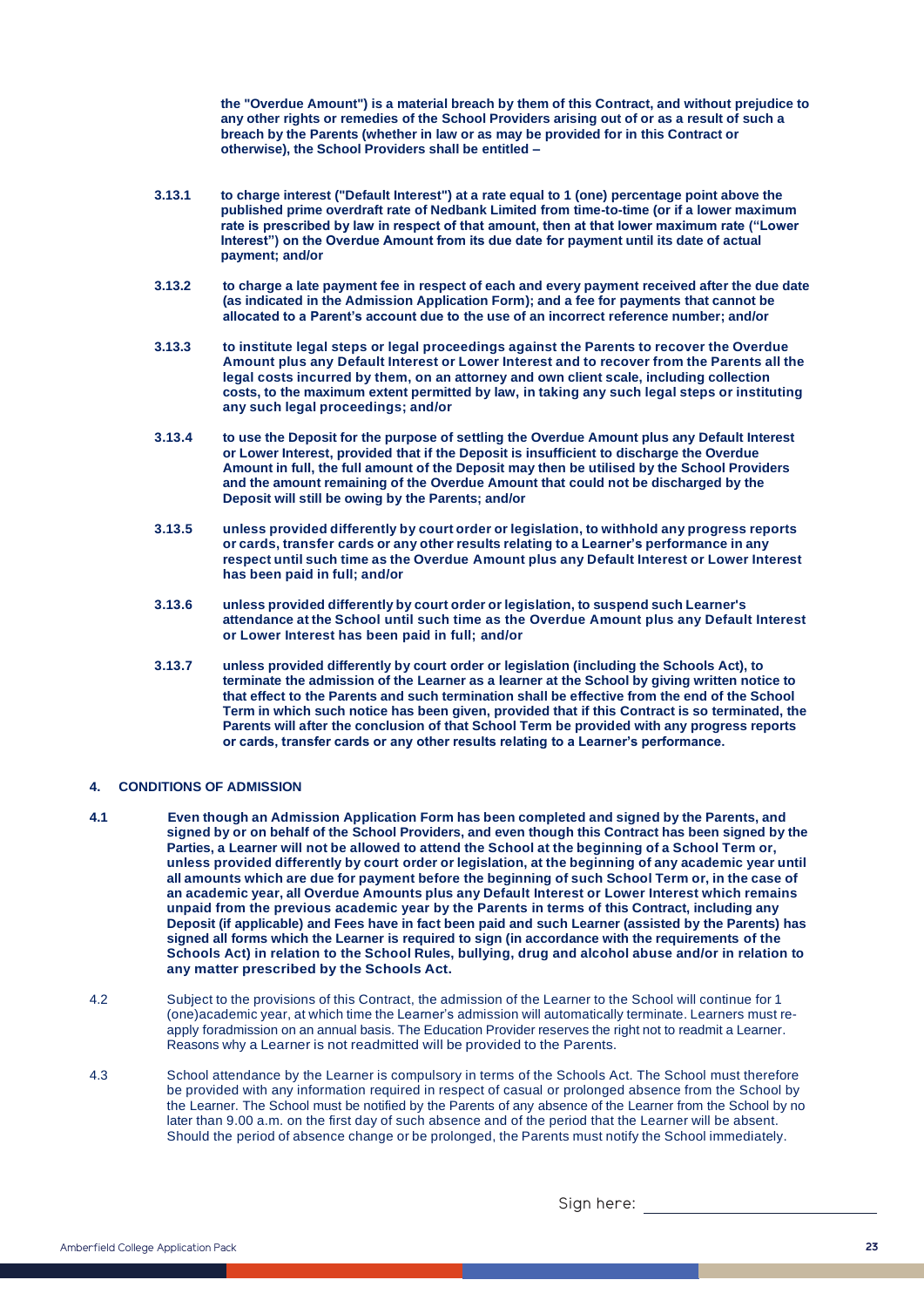## 5. PERSONAL INFORMATION AND THE PROTECTION OF PERSONAL INFORMATION

- 5.1 The Parents hereby consent to the School Providers –
- 5.1.1 collecting, storing, and processing information in relation to the Parents and the Learner including contact names, identity document numbers, residential addresses, name of employer, employer addresses, contact details and contact information, and to such information being made available to other parents or guardians of learners at the School, staff at the School and responsible persons engaged or authorised by the School, for school-related purposes; and/or
- 5.1.2 including photographs and the name of a Learner in any School publication or press release (including printed and/or electronic / social media) that celebrates the School's and the Learner's activities, achievements, and success; and/or
- 5.1.3 supplying information and a reference in respect of each Learner to any other educational institution which the Parents suggest the Learner may attend; and/or;
- 5.1.4 informing any other school or educational institution (to which the Parents propose sending a Learner) of any outstanding amounts that remain payable by the Parents to the School Providers.
- **5.2 Neither the School Providers nor any of their managers, representatives, staff members or other employees will be liable for any loss or damage that either Parent or any Learner suffers as a result of the School Providers furnishing any opinion or making any statement or disclosure of information in accordance with the provisions of this clause 5.**
- 5.3 The Education Provider undertakes to exercise reasonable care with a view to ensuring that (a) the provision of any information concerning a Learner is accurate, and (b) any opinion given regarding a Learner's ability, aptitude and character is fair.
- 5.4 Other than as contemplated in clauses 5.1 and 5.3 (or elsewhere in this Contract), the School Providers will not distribute or otherwise publish any personal information in its possession in respect of a Parent or Learner unless the written consent of such Parent to do so is given to them. This clause does not prohibit the School Providers or any person acting on their behalf to take any steps, including the institution of legal proceedings, for the enforcement of any of their rights in terms of this Contract nor from disclosing such information when required to do so by law.

### 6. SUSPENSION OR TERMINATION OF ADMISSION

- 6.1 The admission of the Learner as a learner at the School may be terminated in accordance with any one or more of the following sub-paragraphs, subject however always to any relevant provisions of the Schools Act-
- 6.1.1 by the Parents giving at least a complete School Term's notice to that effect to the School Head (the notice must be given before the commencement of the last School Term during which the Learner is to attend the School);
- 6.1.2 a Learner may only be removed from the School and his/her admission to the School terminated earlier in the case of clause 6.1.1, if the Parents have paid all School Fees and other amounts owing in terms of this Contract:
- 6.1.3 by the School Providers giving at least a complete School Term's notice to that effect to the Parents (the notice must be given before the commencement of the last School Term during which the Learner is to attend the School);
- 6.1.4 if the School Head is reasonably of the opinion that the Education Services provided can no longer be provided adequately for any special educational needs of a Learner (if any), then the School Providers will be entitled to terminate the admission of such Learner at the School by giving at least 30 (thirty) days' notice to that effect to the Parents;
- 6.1.5 in the circumstances envisaged in clause 3.13.6;
- 6.1.6 if the Parents or either of them breaches this Contract in any other way (other than failing to pay any amount as referred to in clause 3.13.6, it being understood that such clause deals with such failure of not paying) and failure to remedy such breach within a period of thirty 30 (thirty) days after being given notice by or on behalf of the School Providers requiring the breach to be remedied, the admission of such Learner at the School will terminate on the expiry of the notice period; and
- 6.1.7 **if the School Head is reasonably of the opinion that the conduct and behaviour of either Parent or of the Learner is of such an unreasonable nature that it is negatively affecting or is likely to negatively affect the progress of a Learner or of other learners in attendance at the School, and/or the wellbeing of any member of the School staff, and/or the School's reputation and good name, the School will be**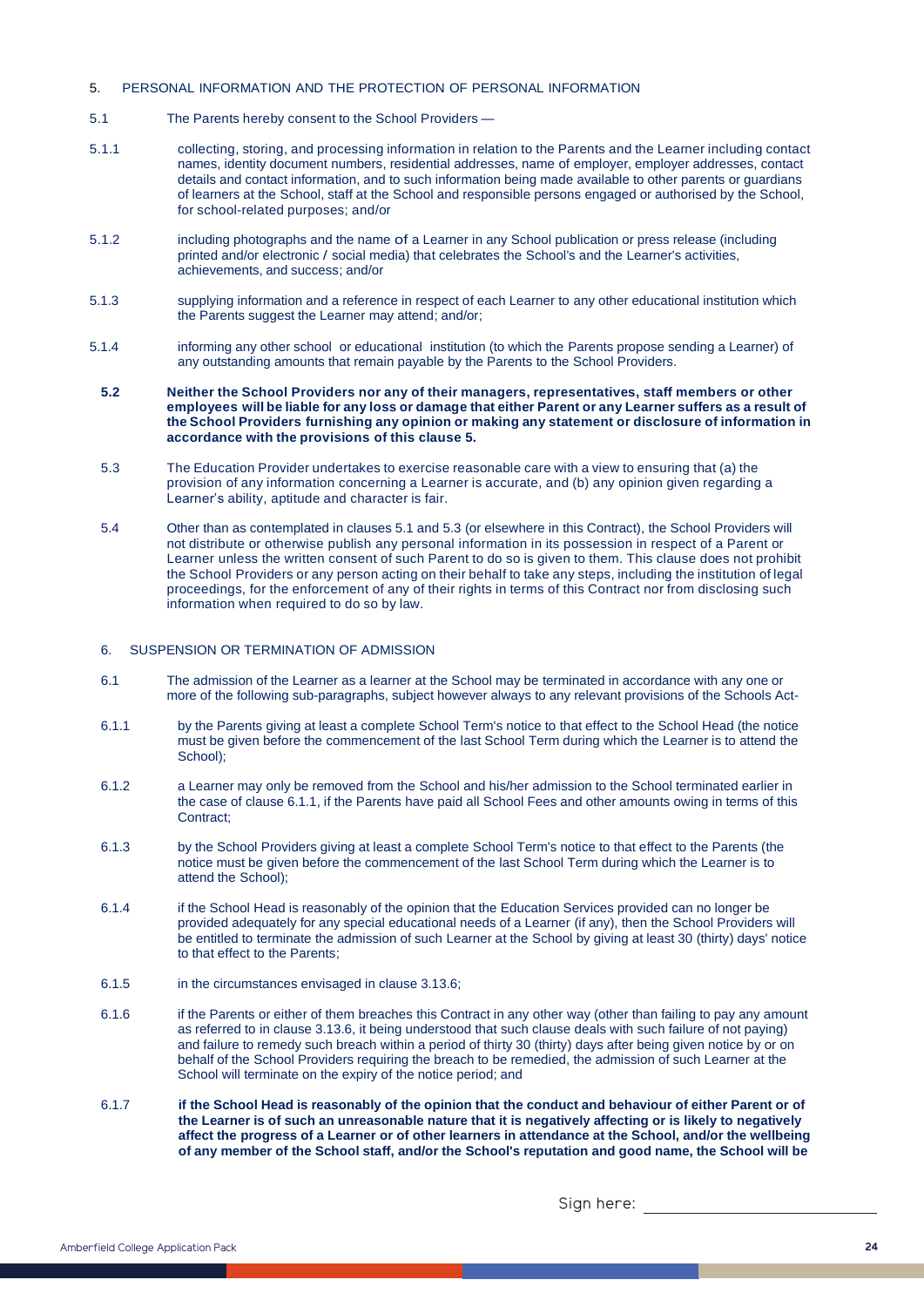**entitled, pending the outcome of a disciplinary enquiry, to suspend a learner from the School, and pursuant to the outcome of the disciplinary enquiry, to terminate the admission of such Learner at the School by giving at least 14 (fourteen) days' notice to that effect to the Parents (and the Learner may not return to the School Premises during his/her period of suspension, save that, if applicable, (i) the Learner may do so only to write exams falling within the period of suspension; and (ii) the Learner shall write such exams separately to their classmates; and (iii) the Learner must leave the School Premises immediately after each exam). Should the Parent/Learner lodge an appeal against the disciplinary outcome, the Learner will not be allowed to attend during the period from suspension until the hearing and/or appeal hearing. The Learner may only be represented by the Learner's parent, legal guardian, or a fellow Learner. Proof of the relationship to the Learner will be required to be presented.**

- 6.2 The admission of each Learner at the School will terminate automatically on the death of a Learner.
- 6.3 Any termination of the admission of the Learner under clause 6.1 will not have the effect of reducing or in any way doing away with any liability for the payment of any School Fees or any other amounts owing by the Parents in terms of this Contract in respect of any period before the end of such termination.
- 6.4 The right to terminate the admission of a Learner in terms of either clause 6.1.1 or 6.1.3 is a right which is not dependent on there being any good cause justifying such termination, it being agreed and understood that such termination may be effected by the required notice being given entirely within the discretion of the Parents (in the case of clause 6.1.1) and entirely within the discretion of School (in the case of clause 6.1.3).
- 7. ACKNOWLEDGEMENTS, WAIVERS AND DECLARATIONS BY THE PARENTS
- 7.1 The School Provider is reliant on fees to operate and provide quality education and the Education Provider is an independent school.
- 7.2 Admissions are for a year only – Learners are readmitted every year. The School Provider reserves the right not to readmit a Learner when such a Learner is not of the required age for the grade, as a result of disciplinary issues such as breach of the code of conduct, failure to comply with payment of School Fees, poor academic performance etc. A Learner cannot rely on automatic readmission for the following year. Should a learner not pay the readmission fee (if any) by the due date readmission cannot be guaranteed.
- 7.3 The Education Provider reserves the right to request references from previous schools in respect of Learners and/or Parents.
- 7.4 This Contract is only binding on the School Provider once it has been signed by all parties to it.
- 7.5 The School Provider can admit or refuse a Learner in its sole discretion as well as terminate his / her admission in accordance with its policies or this Contract.
- **7.6 The Parents hereby –**
- **7.6.1 confirm that the School Providers reserve the right to apply the consequences of its disciplinary policies, including the requirement for a learner to attend detention outside of normal school hours, suspension and/or expulsion, irrespective of whether the Learner commits a breach of its behavioural code on or outside of the School Premises;**
- **7.6.2 confirm that if the School Head is of the reasonable opinion that the conduct and behaviour of either Parent or of any Learner is of such an unreasonable nature that it is negatively affecting or is likely to negatively affect the progress of a Learner or of other learners in attendance at the School, and/or the wellbeing of any member of the School staff and/or the School's reputation and good name, the School Head may in his or her discretion suspend any Learner's attendance at the School for such period as the School Head considers appropriate;**
- **7.6.3 confirm that they have familiarised themselves with the nature and extent of the Education Services (which includes sport, cultural and social activities) organised and provided by the Education Provider, as well as the School Facilities that have been and will be made available by the Facilities Provider for the use of learners, including each Learner, and that they are fully aware of the risks and dangers that each Learner may be exposed to as result of his or her participation in the Education Services and use of the School Facilities;**
- **7.6.4 consent (except to the extent indicated otherwise in the Admission Application Form or to the extent that such consent is withdrawn in whole or in part by the Parents giving written notice to that effect to the School) to each Learner participating in all the Education Services (including sport, cultural and social activities), making use of all the School Facilities, and being transported to and from any School activity that takes place off the School Premises;**
- **7.6.5 agree, subject to clause 7.6.6 that they will not hold the School Providers nor any of their managers, representatives, staff members or other employees liable for any death, injury, loss, damage, costs and/or expenses that a Learner and/or the Parents or either of them may sustain or incur as a result**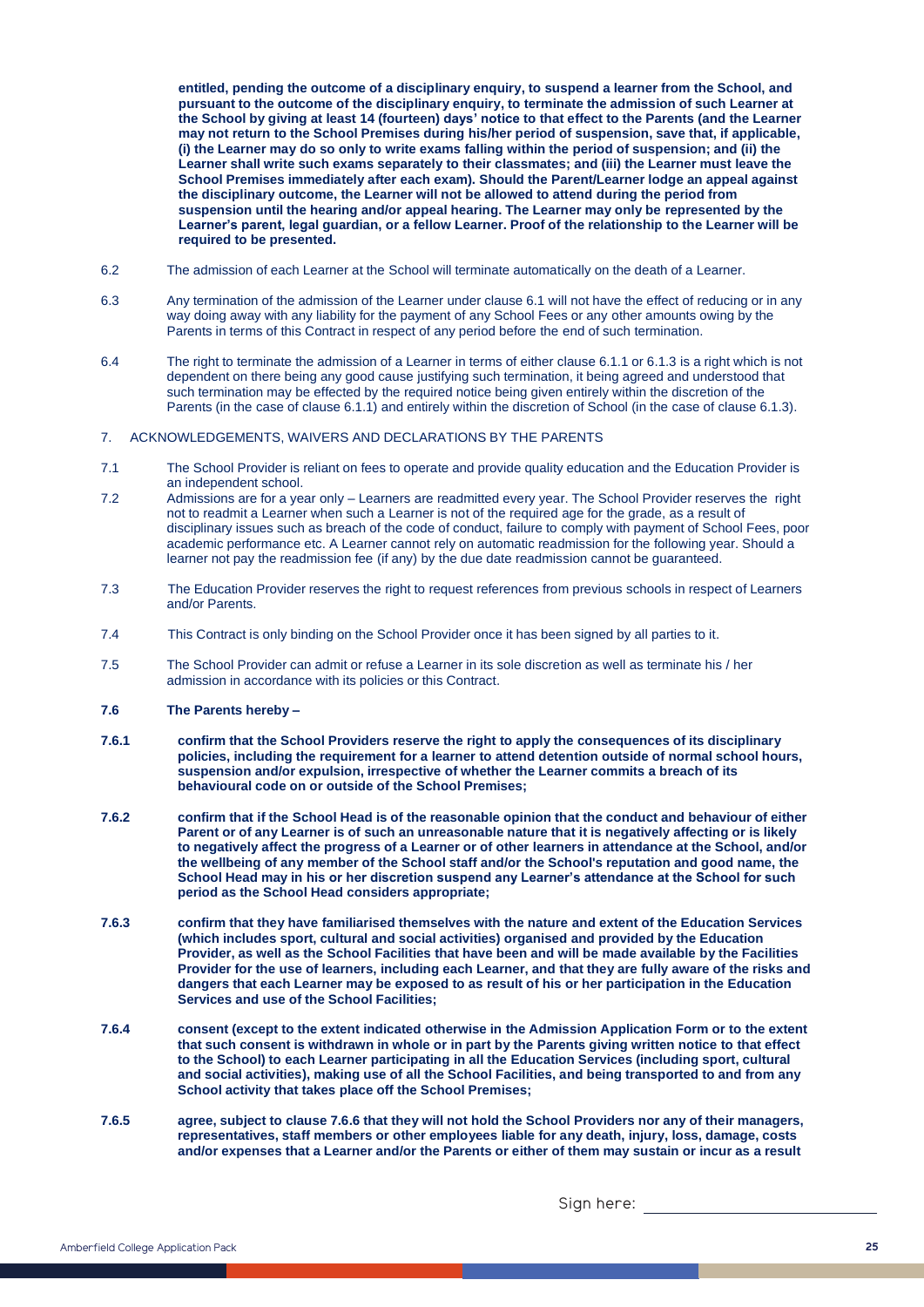**of a Learner participating in any of the Education Services (including any sport, cultural and social activities) and/or using any of the School Facilities;** 

- **7.6.6 record that their undertaking in clause 7.6.5 not to hold a particular person liable applies only in respect of such person if the person in question has acted reasonably and with the necessary care (and in deciding whether a person has acted reasonably and with the necessary care, due regard must be had to the functions and responsibilities which can reasonably be expected of such person in relation to the incident which causes the death, injury, loss, damage, costs or expenses in question);**
- **7.6.7 undertake to indemnify and hold harmless the School Providers, any of their managers, representatives, staff members or other employees against any claims arising from or in respect of the theft, loss, damage or destruction of any personal property of whatever nature (including School uniforms, sporting equipment, books, or any other personal possessions) brought onto the School Premises by a Learner (save that this undertaking will not apply to any person in whose care and possession any of the personal property has been placed and the theft, loss, damage or destruction is as a result of such person having treated or used the personal property as its own or such person not having exercised the necessary degree of care, diligence and/or skill when handling, safeguarding or using the property, with due regard to the functions and responsibilities which can reasonably be expected of such person in relation to the handling, safeguarding and usage of the property);**
- **7.6.8 accept that a Learner may require emergency medical care at a time that neither Parent is easily contactable and therefore delegate to the School Head and/or staff members of the School, the power to authorise any and all such medical treatment and take any and all such steps that he or she considers necessary to provide the Learner in question with the best medical care possible under the circumstances;**
- **7.6.9 confirm that they have recorded in the Admission Application Form all relevant details of each Learner's medical conditions (if any), prescribed medication (if any) and/or special healthcare needs (if any) and promise to immediately notify the School Head of any changes in a Learner's health, medicine, wellbeing, or special healthcare needs;**
- **7.6.10 indemnify and agree to hold harmless the School Head, the School Providers and any of their managers, representatives, staff members or other employees from and against any claim made by any person, including by or on behalf of any Learner or either Parent, arising from or in connection with any physical and/or emotional and/or mental injury or harm or death as a result of any medical treatment or medication administered and/or any steps taken to arrange such medical treatment for a Learner;**
- **7.6.11 acknowledge and accept responsibility for the payment of all medical and related costs for each Learner'smedical treatment;**
- **7.6.12 acknowledge that their on-going co-operation with the School Providers and good relationships amongst parents of the School and amongst the learners at the School is vital to the provision of a holistic and optimal educational experience for each Learner;**
- **7.6.13 confirm and agree that they have read and understood the School Rules and Code of Conduct in existence as at the date of the admission to the School of each Learner, accept the content thereof as binding upon them and each Learner and undertake to abide by them and to properly familiarise themselves with all amendments to the School Rules and the Code of Conduct from time-to-time (they also agree that if they do not understand any aspect of the School Rules or Code of Conduct , they will approach the School Head without unreasonable delay for the purpose of seeking clarity);**
- **7.6.14 confirm and agree that they are responsible for the behaviour and conduct of each Learner outside School Hours whether or not such Learner is on or off the School Premises at such time;**
- **7.6.15 confirm and acknowledge that the School Providers (i) are hereby permitted and authorised to contact, request and obtain information at any time from any supplier, service, or credit provider (or potential credit provider) or registered credit bureau in order to assess the behaviour, profile, payment patterns, indebtedness, whereabouts, and creditworthiness of the Parent and (ii) hereby give the School Providers permission to provide information about the behaviour, profile, payment patterns, indebtedness, whereabouts, and creditworthiness of the Parent to any registered credit bureau or to any supplier, service, or credit provider (or potential credit provider) seeking a reference regarding the Parent's dealings with the School; and**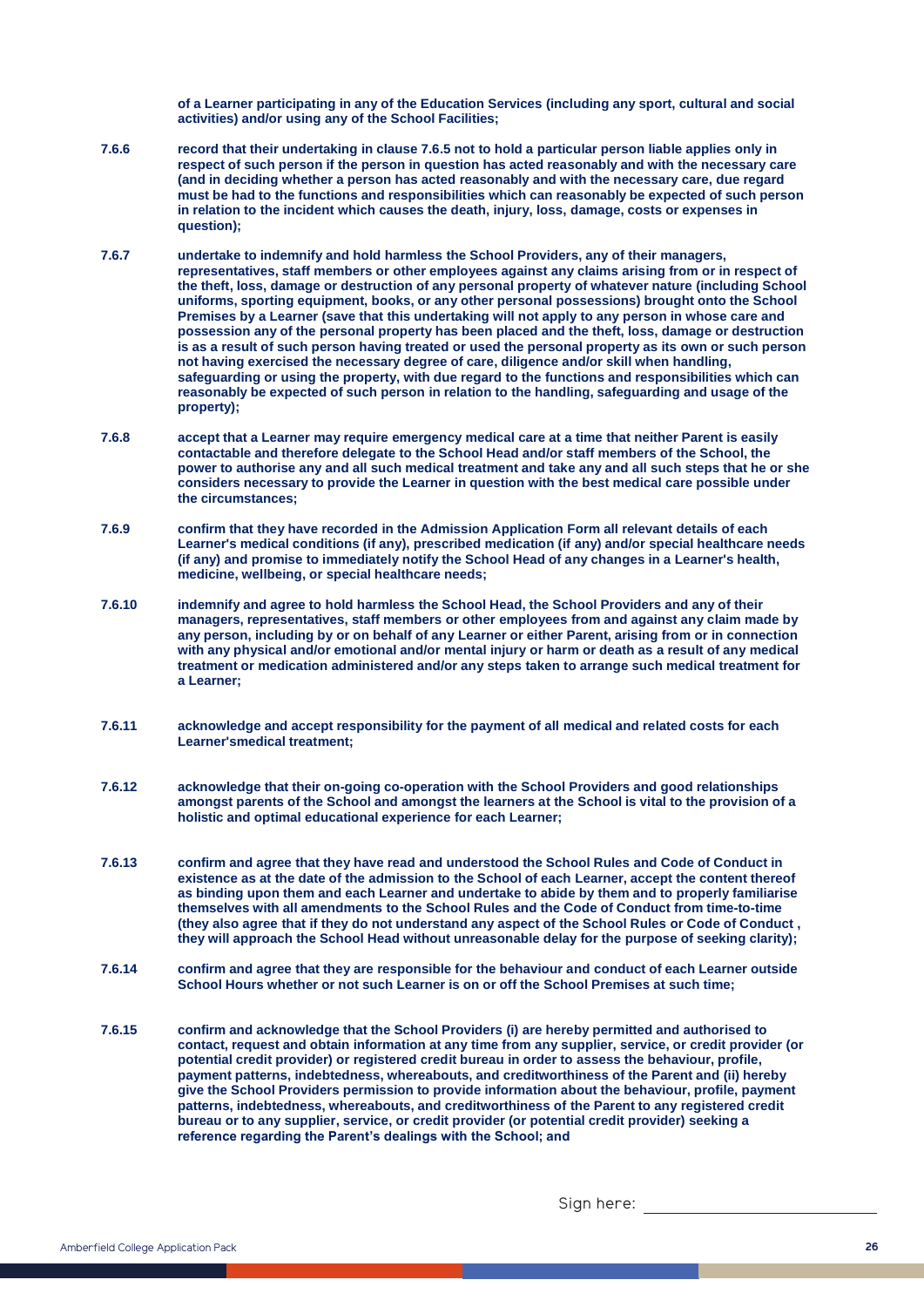- **7.6.16 confirm and acknowledge that the School Head or his or her delegate may, in accordance with the provisions of the Schools Act, (i) at random, search the Learner, or the property of Learner, for any dangerous object or illegal drugs and (ii) at random administer a urine or other non-invasive test to the Learner that is on fair and reasonable grounds suspected of using illegal drugs and/or substances.** 
	- 7.7 In addition to and without relieving the Parents of any of their specific obligations under this Contract, the Parents undertake to –
	- 7.7.1 encourage and ensure that each Learner obeys all School Rules at all relevant times to the extent they are applicable;
	- 7.7.2 uphold and conduct themselves in accordance with the School Rules and Code of Conduct;
	- 7.7.3 fulfil their own obligations on time under this Contract;
	- 7.7.4 encourage each Learner in his or her studies and to provide the Learner with appropriate assistance and support in completing his or her homework;
	- 7.7.5 appropriately regulate and control all other matters at home that may have an influence or negative impact on each Learner's well-being and/or academic progress;
	- 7.7.6 notify the School Head of (a) any changes to the contact details of the Parents, (b) any problem or circumstance that is expected to affect a Learner's participation in the Education Services and/or wellbeing, and/or (c) any matter that requires prioritisation with respect to the Learner's best interests;
	- 7.7.7 maintain a courteous and constructive relationship with the School Head, all School staff, and the parents of learners at the School, and to attend all parent meetings whenever reasonably possible to do so; and
	- 7.7.8 communicate with the School Head on any issue that is in the opinion of the Parents of importance in supporting and promoting the best interests of each Learner.
	- 7.8 Each Parent hereby declares that all information provided by the Parents in the Admission Application Form and in this Contract is true, complete, and correct in all respects. If any of such information changes, the Parents undertake to notify the School Head of such change without unreasonable delay. Each Parent further declares that all other information provided to the School in connection with a Learner or such Learner's involvement in any of the Education Services (including as regards attendance or non-attendance at the School) will be true, complete, and correct at the time that such information is provided.

### 8. NOTICES

- 8.1 Where the Parents have to give a notice to any Party in terms of this Contract, such notice shall be validly given by delivering it to the School's physical address or e-mail address, which details appear on the Admission Application Form.
- 8.2 Where a notice has to be given to the Parents in terms of this Contract, such notice shall be validly given by delivering it to the Parents' physical address or e-mail address, which details appear on the Admission Application Form.
- 8.3 The Parties may change their address details for the purposes of notices to any other physical address, cellular phone number or e-mail address by written notice to the other Parties to that effect.

### 9. GENERAL

- 9.1 This Contract sets out the whole of the agreement between the Parties relating to the matters dealt with in the Contract and, except to the extent that this Contract provides otherwise, no undertaking, representation, term, or condition relating to the subject matter of this Contract not contained in this Contract will be binding on either of the Parties. No addition to or variation, deletion, or agreed cancellation of all or any clauses or provisions of this Contract will be of any force or effect unless in writing and signed by the Parties. No waiver (in other words, giving up of a right), suspension or postponement by a Party of any right under this Contract will be of any force or effect unless in writing and signed by such Party.
- 9.2 The School may, without the consent of the Parents, cede, delegate, and assign all or any of their respective rights and obligations in terms of this Contract to any third party. The Parents herewith consent to such cession, delegation and assignment and the splitting of any claims as a result of such cession, delegation and assignment.
- 9.3 This Contract may be executed in counterparts.